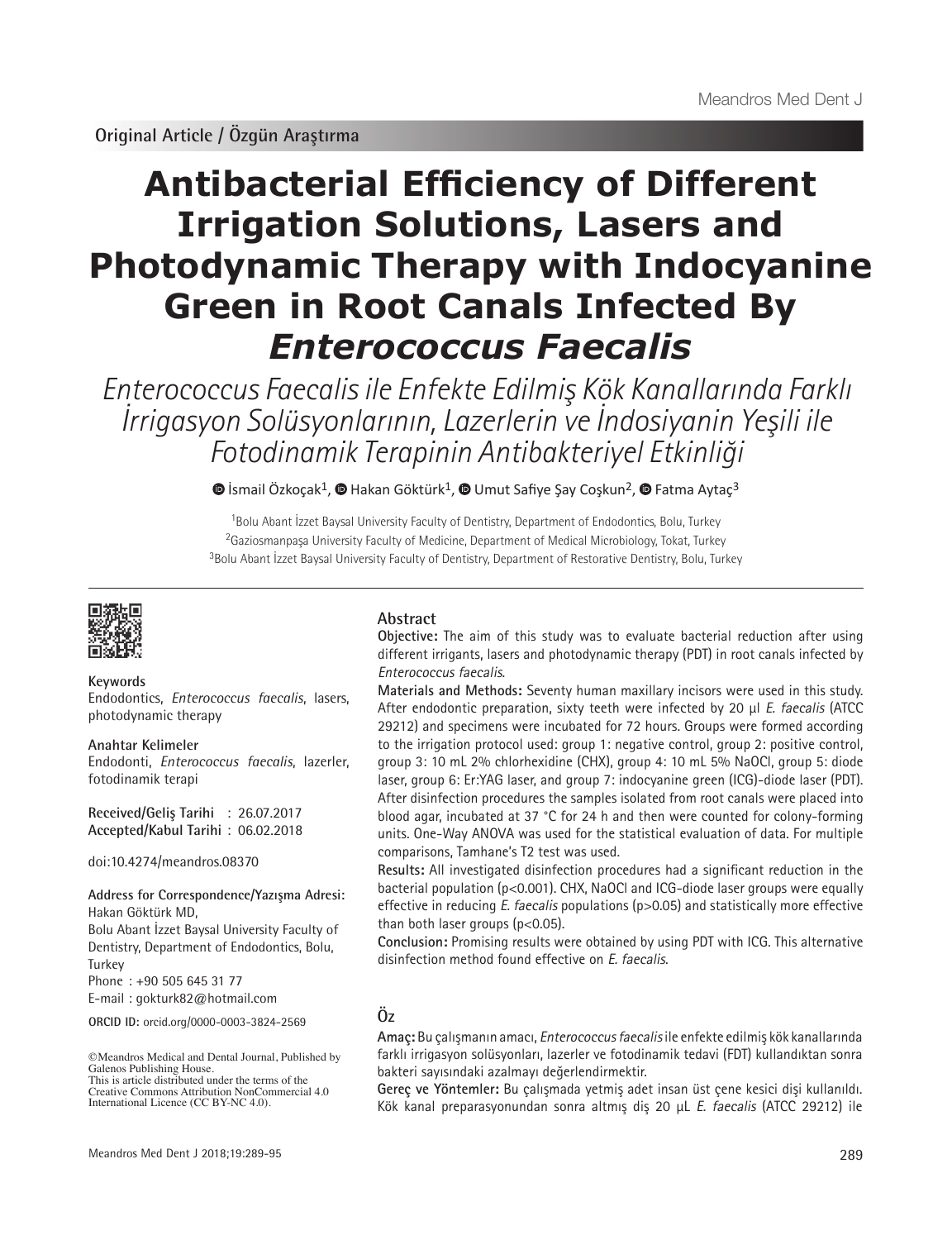enfekte edildi ve numuneler 72 saat inkübasyona bırakıldı. Gruplar, kullanılan dezenfeksiyon protokolüne göre oluşturuldu: grup 1: Negatif kontrol, grup 2: Pozitif kontrol, grup 3: 10 mL %2 klorheksidin (KH), grup 4: 10 mL %5 NaOCl, grup 5: Diyot lazer, grup 6: Er:YAG lazer ve grup 7: İndosiyanin yeşili (İSY)-diyot lazer (FDT). Dezenfeksiyon prosedürlerinden sonra kök kanallarından izole edilen numuneler kanlı agara yerleştirildi, 37 °C'de 24 saat inkübe edildi ve daha sonra koloni oluşturan birimler sayıldı. Verilerin istatistiksel değerlendirilmesi için tek yönlü varyans analizi, çoklu karşılaştırmalar için Tamhane'nin T2 testi kullanıldı.

**Bulgular:** İncelenen tüm dezenfeksiyon prosedürleri bakteri popülasyonunda belirgin bir azalmaya neden olmuştur (p<0,001). KH, NaOCI ve İSY-diyot lazer grupları, E. faecalis popülasyonlarının azaltılmasında eşit derecede (p>0,05), her iki lazer grubundan ise istatistiksel olarak anlamlı seviyede daha etkindi (p<0,05).

**Sonuç:** İSY'nin kullanıldığı FDT'de umut verici sonuçlar elde edildi. Bu alternatif dezenfeksiyon yöntemi E. faecalis üzerinde etkili bulundu.

#### **Introduction**

The main objective of endodontic therapy is to eliminate pathogenic microorganisms which are the major confounding factor in the treatment of infected root canals and periapical healing (1).

Disinfection of dentinal tubules, accessory canals, isthmuses and ramifications that can be found in root canal system is not possible by mechanical preparation alone (2). Therefore, irrigation is one of the most important steps of endodontic treatment, which is recommended both before and during root canal shaping because of the antibacterial effects and necrotic tissue dissolving properties (3). The most commonly used irrigant in root canal therapy is sodium hypochlorite (NaOCl). Concentrations between 0.5% and 6% are preferred (4). Two-percent chlorhexidine (CHX) gluconate is an alternative endodontic solution (5).

The prevalence of endodontic infections depends on microorganisms' ability to adapt to environmental changes. Many different mechanisms are used by bacteria including biofilm formation, physiological modifications, exchange of genetic materials and formation of cell subpopulations (6). Despite the technological and scientific advances in endodontics, there are many unsuccessful cases due to microbial factors. *Enterococcus faecalis* is the most commonly isolated bacteria in teeth with apical periodontitis and is thought to be responsible for the majority of failed root canal treatments (7). *E. faecalis* may penetrate up to depths of 400-1000 μm in the dentin tubules, can live in conditions with poor nutrition and can develop resistance to root canal disinfectants (8).

Endodontic disinfectants have toxic and inadequate inorganic tissue dissolving properties, can not completely eliminate bacteria and cannot be tolerated by periapical tissues when extruded from apex (9). These factors have prompted researchers to develop novel methods and materials for endodontic procedures (10-13).

Photodynamic therapy (PDT) shows promise as an antimicrobial therapy that can eliminate microorganisms observed in root canal infections. The PDT utilizes a non-toxic photosentizing agent that has the capacity to generate highly reactive species, which are harmful for microorganisms and then irradiates through the application of the laser (14,15).

Recently used methylene blue and toluidine blue as photoactive agents were shown to cause discoloration of anterior teeth (12,16). Indocyanine green (ICG) is a photosensitizing agent that recently developed and used in many areas of medicine (17,18). Previous studies have reported that ICG did not lead to discoloration of teeth and did not produce any toxic or allergic effects. ICG displayed a strong adhesion to bacterial membranes (*Porphyromonas gingivalis, Prevotella intermedia, Fusobacterium nucleatum, Tannerella forsythia, Camphylobacter recta, Eikenella corrodens and Treponema denticola*) and demonstrated bactericidal effect when activated by a diode laser (19-21).

The aim of present study was to evaluate antibacterial effect of different irrigation solutions, two types of laser and PDT with ICG in infected root canals by *E. faecalis.* The null hypothesis tested was that these disinfection protocols had no influence on the eradication of *E. faecalis.*

#### **Materials and Methods**

The study was reviewed and approved by the Ethics Committee of Gaziosmanpaşa University Faculty of Medicine (approval number: 14-KAEK-246). Seventy human maxillary incisors were used in this study. Mesio-distal and bucco-lingual direction radiographs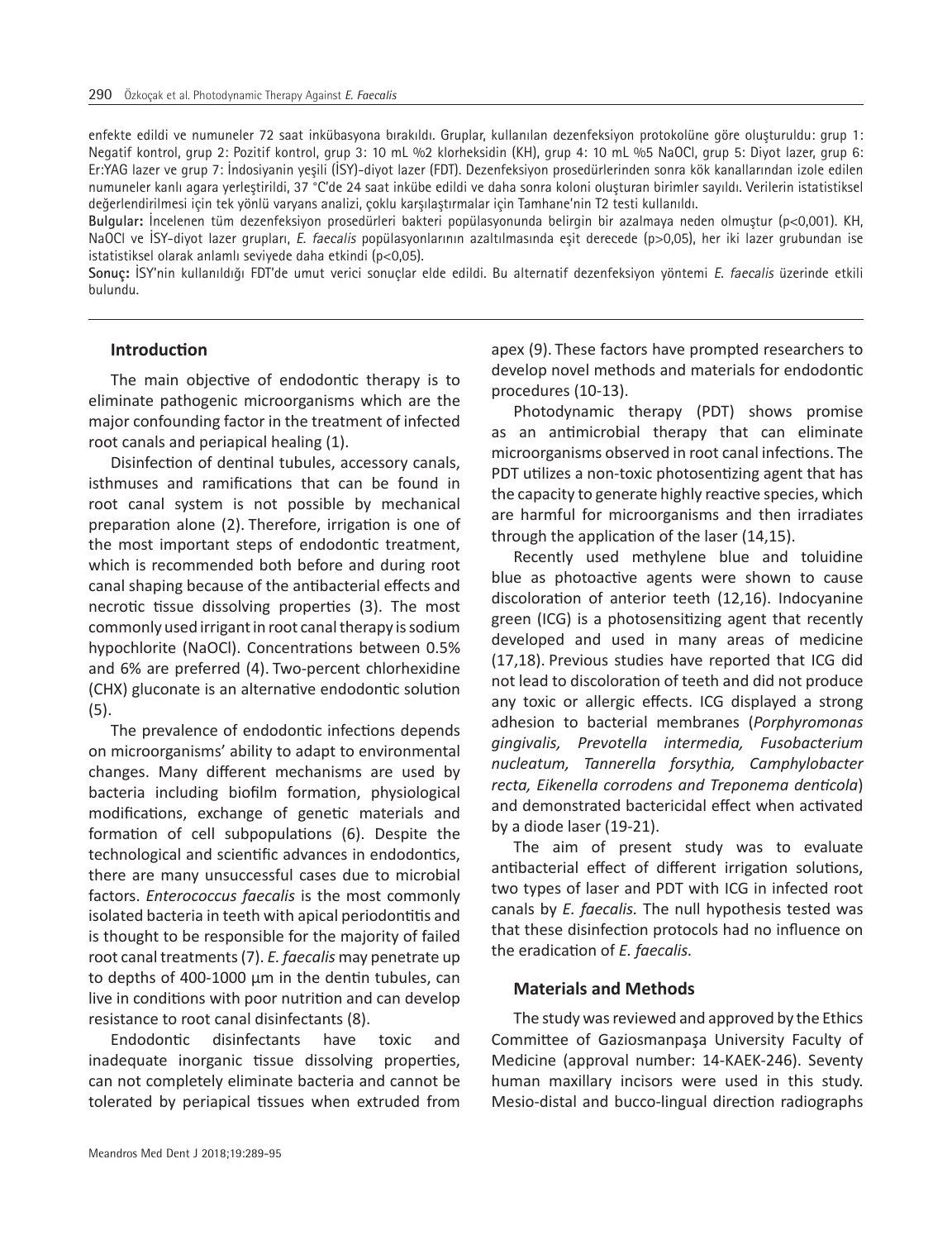were taken from the teeth to confirm the presence of a single canal. Teeth were decoronated and 15 mm long roots were obtained, approximately 15 mm in length. Roots were prepared up to protaper F3 file (Dentsply-Maillefer, Ballaigues, Switzerland). After each file, 2 mL of 5% NaOCl (Whitedentmed, Erhan Kimya, İzmir, Turkey) was used. Five mL of 5% NaOCl, 5 mL of 15% ethylenediaminetetraacetic acid (Imicryl, Konya, Turkey) and 5 mL of 5% NaOCl solutions were used for the final irrigation respectively. Root canals were dried with paper points. Root apexes were sealed using composite resin. Specimens were placed into Eppendorf tubes with silicone impression material. Teeth were packaged one by one and sterilized in an autoclave at 121 °C for 30 minutes. After sterilization, 10 teeth were not infected to confirm the accuracy of the sterilization and were evaluated as a negative control group. *E. faecalis* cultures (ATCC 29212) were incubated for 72 hours and were placed in Brain Heart Infusion broth medium. Solution was prepared to be 0.5 Mc Farland. Each sample was inoculated with 20 μL of the prepared solution and specimens were incubated at 37 °C for 72 hours in the incubator. No disinfection procedure was applied to 10 samples, which were evaluated as the positive control group. In all experimental steps after sterilization samples were handled with sterile gloves, gauze and instruments in a laminar flow chamber to avoid contamination. Groups were formed as follows:

Group 1: Negative control (n=10). Specimens were sterilized and were not infected by *E. faecalis.*

Group 2: Positive control (n=10). Specimens were infected by *E. faecalis* but did not have a disinfection technique applied.

Group 3: CHX (n=10). Root canals were irrigated with 10 mL 2% CHX and 10 mL sterilized distilled water, respectively.

Group 4: NaOCl (n=10). Root canals were irrigated with 10 mL 5% NaOCl and 10 mL sterilized distilled water, respectively.

Group 5: Diode laser (n=10). Root canals were irradiated for 1 minute with a 940 nm wavelength diode laser (Epic, Biolase Tech., CA, USA) at 1W power utilizing the continuous mode with endodontic tips.

Group 6: Er:YAG (Erbium Yttrium Aluminium Garnet laser) (n=10). Root canals were irradiated for 1 minute with a 2940 nm wavelength Er:YAG laser (Kavo Key 3+, KaVo, Biberach, Germany) with endodontic tips (diameter ISO 30). Laser Parameters were 1W, 10 Hz, and 100 mJ.

Group 7: ICG-diode laser (n=10). 25 mg sterile ICG mixed with 5 mL sterile distilled water in a sterile bottle. Each root canal was irrigated with 0.5 mL ICG solution then allowed to sit for 30 seconds. Then root canals were then irradiated for 1 minute (30 seconds wet, 30 seconds dry) with a 940 nm wavelength diode laser (Epic, Biolase Tech., CA, USA) at 1W power using the continuous mode setting with endodontic tips (diameter 200 µm).

Three sterile paper points for each tooth were moistened with 0.5 mL of sterile distilled water and were placed into the root canal one by one for 1 minute. Paper points were placed into sterile Eppendorf tubes with brain heart infusion medium and specimens were sent to the microbiology laboratory. Vortexing was performed on samples and 20 µL of liquid medium was inoculated on blood agar plates. Specimens were incubated at 37 °C for 24 hours and the colony-forming units (CFU) were counted at the end of incubation. Written consent wasn't obtained because operation was made on extracted teeth.

#### **Statistical Analysis**

One-Way ANOVA was used to evaluate the data. For multiple comparisons, Tamhane's T2 test was used. The significance was defined as p*<*0.05. Analyses were performed using SPSS 19.0 (IBM SPSS Statistics 19, SPSS inc., an IBM Co., Somers, NY, USA).

#### **Results**

Results were summarized in Tables 1 and 2 and Figure 1. The highest bacterial colonization was observed in the positive control group. While there was no difference between negative control, NaOCl and the ICG-diode laser groups (p>0.05), there were statistical differences between the negative control and all other groups (p*<*0.05). There was no statistical difference between Er:YAG laser and diode laser groups (p>0.05). There were no statistically significant difference between CHX, NaOCl and PDT (ICG-diode laser) groups (p>0.05); bacterial colonization has been shown to be decreased when compared with laser groups used alone. Positive and negative bacterial growth three days after disinfection procedures were completed and are shown in Table 2. Laser groups did not completely eliminate *E. faecalis*, despite being quite effective in reducing bacterial colonization.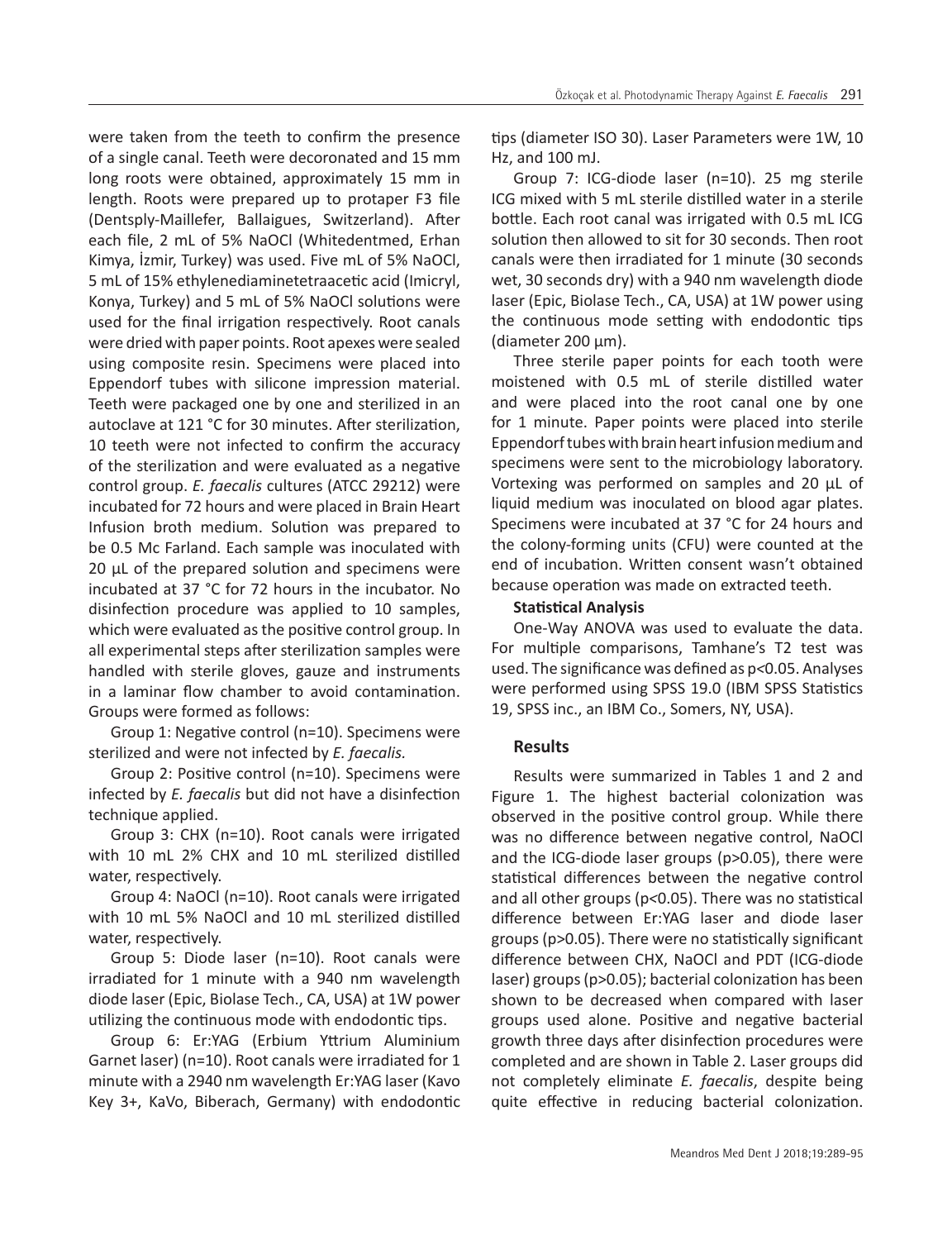**Table 1. Multiple comparisons between disinfection methods**

| <b>Groups</b>         | CFU/mL<br>Mean ± SD             | р       |
|-----------------------|---------------------------------|---------|
| Negative control      | $0.00 \pm 0.00^{\text{A}}$      |         |
| Positive control      | 8200±3794.73 <sup>D</sup>       |         |
| Chlorhexidine         | $9.40{\pm}7.07^{\text{B}}$      |         |
| Sodium hypochlorite   | $6.90 \pm 15.37^{A,B}$          | < 0.001 |
| Diode laser           | $86.20 \pm 29.55$ <sup>c</sup>  |         |
| Er:YAG laser          | 67.20±37.83 <sup>c</sup>        |         |
| ICG-diode laser (PDT) | $7.20 \pm 10.16$ <sup>A,B</sup> |         |

The results were considered statistically significant for p<0.05. For groups different uppercase letters (A,B,C,D) (One-Way ANOVA) indicate a statistically significant difference, SD: Standard deviation, CFU: Colony-forming units, ICG: Indocyanine green, PDT: Photodynamic therapy

**Table 2. Bacterial growth after three days from disinfection of root canal system**

| <b>Groups</b>                                     | <b>Negative growth-</b><br>count (n) | Positive growth-<br>count (n) |  |
|---------------------------------------------------|--------------------------------------|-------------------------------|--|
| Negative control                                  | 10                                   | 0                             |  |
| Positive control                                  | U                                    | 10                            |  |
| Chlorhexidine                                     | 2                                    | 8                             |  |
| Sodium hypochlorite                               | 7                                    | 3                             |  |
| Diode laser                                       | U                                    | 10                            |  |
| Er:YAG laser                                      | U                                    | 10                            |  |
| ICG-diode laser (PDT)                             | 6                                    | 4                             |  |
| ICG: Indocyanine green, PDT: Photodynamic therapy |                                      |                               |  |



**Figure 1.** Graphic view of the results. The number of viable *E. faecalis* after each disinfection protocole was counted CFU: Colony-forming units, ICG: Indocyanine green, PDT: Photodynamic therapy

Positive bacterial growth was observed in 10 samples from both the Er:YAG and diode laser groups. There were no bacterial growth in 7 samples in the NaOCl group, 6 samples in the ICG-diode laser group, and 2 samples from CHX group.

#### **Discussion**

Irrigation in addition to mechanical preparation is required in order to increase the efficiency of preparation and effectively eliminate bacteria from the root canal system (22). These irrigation solutions should eliminate endodontic pathogens, persistent infection and resistant bacteria. For this purpose, many solutions and their various concentrations and different disinfection methods are used in clinics and research (11,23-26).

However, the cytotoxic properties of the solutions beside antibacterial activity have prompted researchers to seek other options (27). Recently, new systems and materials have been proposed to replace the traditional chemomechanical process or supporting their impact to improve root canal disinfection (28). We aimed to demonstrate the effects of two types of lasers used alone and PDT with ICG on *E. faecalis* by comparison with conventional endodontic disinfectants. According to our results, NaOCl, ICG-diode laser group and CHX were more effective in eliminating *E. faecalis* than Er:YAG laser and diode laser disinfection methods. Therefore, the null hypothesis that the eradication of *E. faecalis*  was not affected by the disinfection protocols was rejected.

Various studies have reported the antibacterial efficacy of PDT and have stated that PDT can be used safely without harming the host tissue (29-36).

Bonsor et al. (29) compared antimicrobial effect of PDT and 2.5% NaOCl on facultative anaerobic microorganisms on patients who were diagnosed irreversible pulpitis or periradicular periodontitis. Tolonium chloride as a photosensitizer and a diode laser as a light source were used. Researchers reported that 2.5% NaOCl provided an 80.9% bacterial reduction whereas PDT caused a bacterial elimination rate of 91.3% (29).

Fimple et al. (30) evaluated the effects of PDT application with methylene blue and a diode laser at the 665 nm wavelength in experimentally infected root canals by *Actinomyces israeli, F. nucleatum,*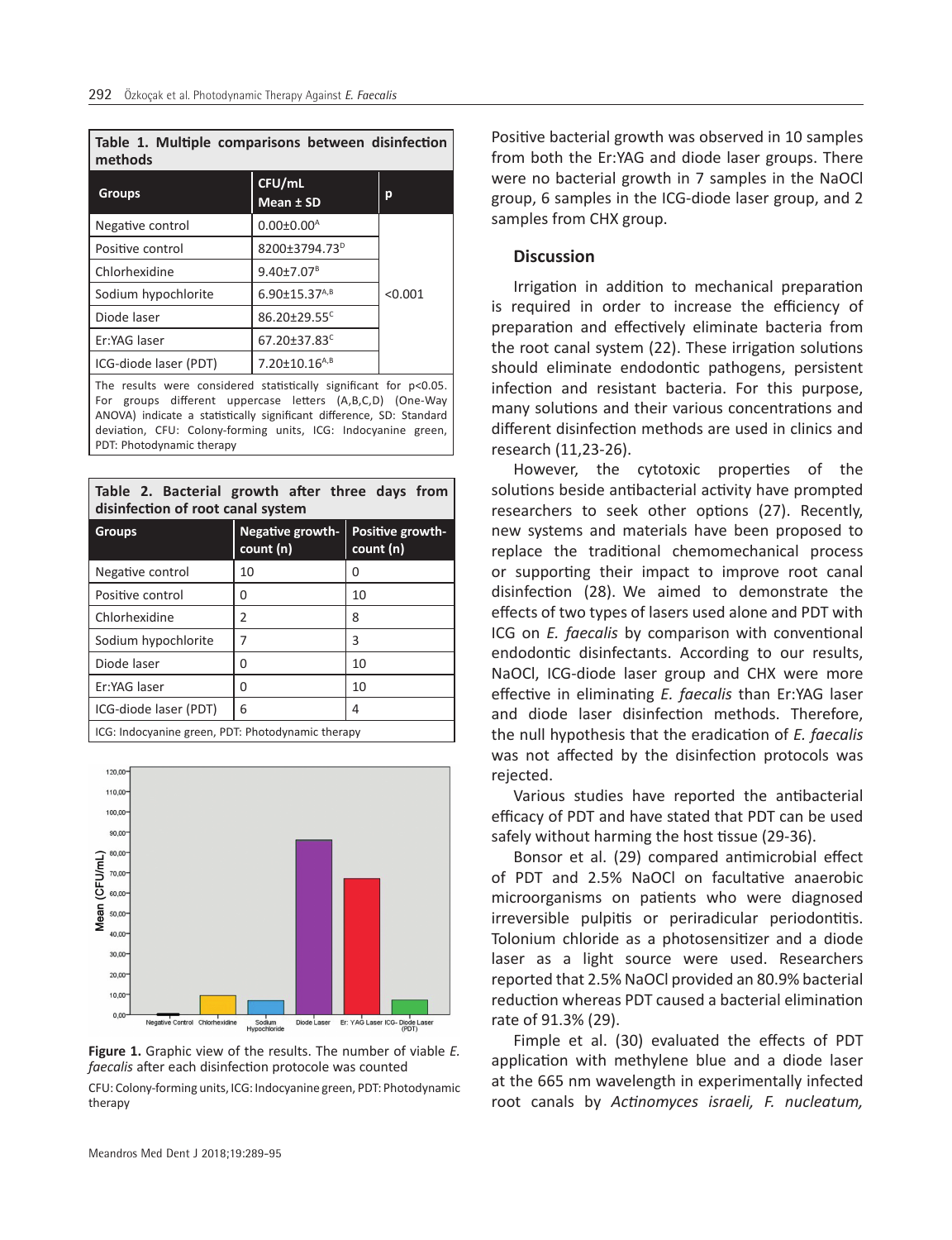*P. gingivalis and P. intermedia* and found an 80% bacterial decrease of CFUs. The findings of the study demonstrated that bacterial elimination could be achieved by more than 1  $log<sup>10</sup>$  with an increasing concentration of methylene blue and light energy. Authors have concluded that PDT effectively helps the standard disinfection process with optimized parameters (30).

In another study that used conjugates of polyethyleneimine and chlorine as a photosensitizer with a 660 nm wavelength diode laser with 40 mW energy as a light source, Garcez et al. (31) investigated the effects of PDT on antibiotic resistant microflora and retreatment of necrotic pulp teeth. Authors reported that using PDT after traditional chemomechanical preparation provided a microorganism-free root canal system and suggested the use of PDT in the presence of multi-drug-resistant organisms (31).

Pagonis et al. (32) evaluated the effects of PDT with nanoparticles loaded with methylene blue and a 665 nm wavelength diode laser on *E. faecalis* in the planktonic phase and reported that application of PDT led to a 1-2 log<sup>10</sup> bacterial reduction in CFUs (32).

Rios et al. (33) evaluated the antimicrobial effect of PDT with toluidine blue and a 638 nm wavelength light source on root canals infected by *E. faecalis*. They found that PDT resulted in a reduction of the bacterial count and suggested that PDT be used as a supportive antimicrobial process (33). The aforementioned study results are in agreement with this study results.

Nagayoshi et al. (34) studied the antimicrobial effects of PDT with ICG and an 805 nm wavelength diode laser at 5 W power in root canals infected by *E. faecalis* by using *in vitro* apical periodontitis models. The authors concluded that the diode laser irradiation combined with photosensitizer provided closer antimicrobial effect as obtained with 2.5% NaOCl and 60 seconds irradiation was more effective than 30 seconds (34). Similarly, Silva et al. (12) used a 660 nm wavelength diode laser at 40 mW power with methylene blue and malachite green as photosensitizing agents to evaluate disinfection of root canals by PDT. Authors suggested performing PDT with a diode laser and concluded that both photosensitizers for 60 and 120 seconds created more effective antibacterial effect against the *E. faecalis* than 30 seconds. (12). Therefore, in the present study, ICG solution was irradiated with a diode laser for 60

seconds in order to more closely simulate an actual clinical application period.

Souza et al. (35) examined the antimicrobial effects of PDT on *E. faecalis* by using methylene blue and toluidine blue as photosensitizers combined with NaOCl or sodium chloride and a 660 nm wavelength diode laser at 40 mW power as the light source. Authors concluded that PDT application in addition to traditional chemomechanical preparation and irrigation reduced populations of *E. faecalis* in root canals although the decrease was not statistically significant (35). These results are in contrast to the results of the present study. The difference in results may be attributed to the performed disinfection procedures and the used photosensitizer.

Juric et al. (36) investigated the antimicrobial efficacy of PDT in addition to retreatment. Researchers completed the endodontic therapy in a single session after using phenothiazine chloride photosensitizer and a 660 nm wavelength diode laser at 100 mW power in addition to chemomechanic preparation. Authors reported that PDT's use in combination with traditional chemomechanical root canal preparation led to significantly greater reductions of CFUs to indicate a decrease of the remaining bacteria or, in some cases, completely eliminated bacteria (36).

PDT was applied in dental practice in different wavelengths (between 488-906 nm) (14,37). A new 940 nm wavelength diode laser and ICG were used in the present study. As can be understood from our literature review, the role of PDT in the endodontic disinfection process had been tested with the use of the different photosensitizers, light sources and different laser parameters resulting in promising data indicating a reduction of *E. faecalis* in root canals. The results of the present study are consistent with what the researchers mentioned above found. PDT led to significantly higher bacterial reduction when compared with the diode laser group used alone and increased efficiency of the diode laser. However there was not a statistically significant difference in bacterial elimination when PDT was compared with traditional irrigants (5% NaOCl and 2% CHX).

Bago et al. (38) examined the antimicrobial activities of PDT and the traditional root canal disinfection techniques in *E. faecalis* infected root canals. For PDT applications, toluidine blue was used as a photosensitizer with a 660 nm wavelength diode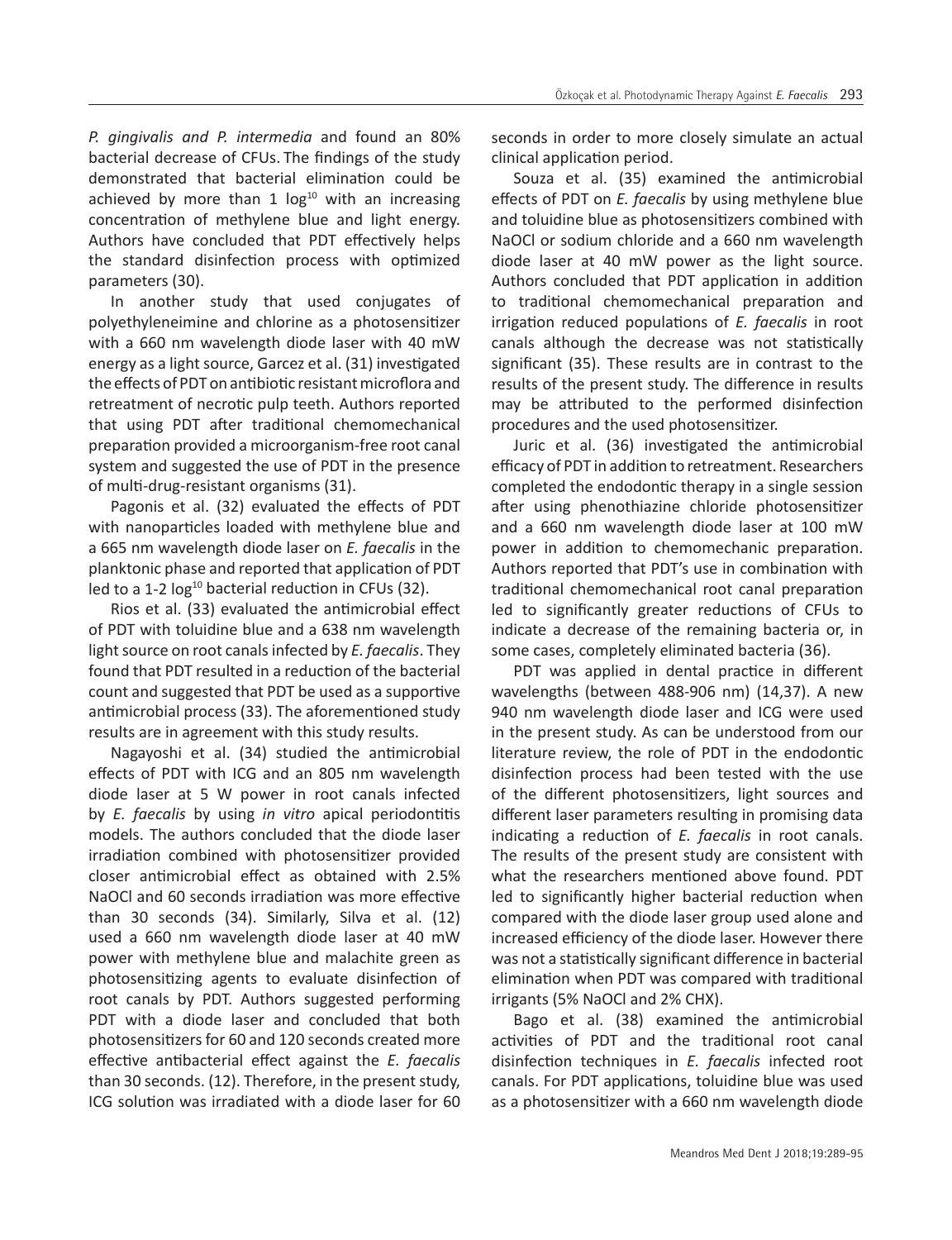laser with 100 mW power was used in one group. Phenothiazine chloride as a photosensitizer and a 660 nm wavelength diode laser with 100 mW power was used in the other group. According to the findings of the study, PDT had the capacity to eradicate *E. faecalis* and is superior to traditional disinfection of 2.5% NaOCl (38). Although Bago et al. (38) found outstanding antibacterial activity following use of PDT when compared with NaOCl, their results partially coincide with present study results. In the present study, PDT was found to have the capacity to eliminate *E. faecalis* in serious rate but that PDT showed equivalent antibacterial activity as in NaOCl and CHX. We conclude that the reasons of this difference are time of application, different laser parameters and type of photosensitizing agent.

Tooth staining and discoloration are the main concerns of PDT, prompting the evaluation of the effectiveness of chemical components in an attempt to overcome this disadvantage. Carvalho Edos et al. (39) found an effective methodology to prevent tooth discoloration caused by methylene blue during PDT by using endo-PTC cream (10% urea peroxide, 15% tween 80 and 75% carbowax). The results of the present study showed that ICG did not lead to any visible tooth discoloration during the current application.

The *in vitro* model and using planktonic bacteria are the major limitations of this study. Unlike as in our model system, endodontic infections are typically polymicrobial by nature and have interactions between various microorganisms. Because of this, an *in vitro* culture may not reflect the *in vivo* condition and biofilm formation may affect results.

#### **Conclusion**

NaOCl is an irrigant that most commonly used in endodontics, easily available and inexpensive. Besides, NaOCl cannot be tolerated by periapical tissues and cytotoxic properties of NaOCl is disadvantage. Promising results were obtained by using PDT with ICG. ICG increased bacterial effectiveness of diode laser. There is need for further *in vivo* studies to support the *in vitro* promising results.

#### **Ethics**

**Ethics Committee Approval:** The study was reviewed and approved by the Ethics Committee of Gaziosmanpaşa University Faculty of Medicine (project number: 14-KAEK-246).

**Informed Consent:** Written consent wasn't obtained because operation was made on extracted teeth.

**Peer-review:** External and internal peer-reviewed.

#### **Authorship Contributions**

Concept: İ.Ö., Material: İ.Ö., H.G., U.S.Ş.C., F.A., Design: İ.Ö., H.G., Data Collection or Processing: İ.Ö., H.G., U.S.Ş.C., F.A., Analysis or Interpretation: İ.Ö., H.G., U.S.Ş.C., F.A, Literature Search: İ.Ö., H.G., F.A., Writing: İ.Ö., H.G.

**Conflict of Interest:** No conflict of interest was declared by the authors.

**Financial Disclosure:** This study was supported by Scientific Research Projects Commission of the Gaziosmanpaşa University, Turkey (2015/132).

#### **References**

- 1. Xhevdet A, Stubljar D, Kriznar I, Jukic T, Skvarc M, Veranic P, et al. The disinfecting efficacy of root canals with laser photodynamic therapy. J Lasers Med Sci 2014; 5: 19-26.
- 2. Vivacqua-Gomes N, Gurgel-Filho ED, Gomes BP, Ferraz CC, Zaia AA, Souza-Filho FJ. Recovery of Enterococcus faecalis after single- or multiple-visit root canal treatments carried out in infected teeth ex vivo. Int Endod J 2005; 38: 697-704.
- 3. Rald DP, Lage-Marques JL. In vitro evaluation of the effects of the interaction between irrigating solutions, intracanal medication and Er:YAG laser in dentin permeability of the endodontic system. Braz Oral Res 2003; 17: 278-85.
- 4. Zehnder M. Root canal irrigants. J Endod 2006; 32: 389-98.
- 5. Basrani B, Lemonie C. Chlorhexidine gluconate. Aust Endod J 2005; 31: 48-52.
- 6. Chavez de Paz LE. Redefining the persistent infection in root canals: possible role of biofilm communities. J Endod 2007; 33: 652-62.
- 7. Pinheiro ET, Gomes BP, Ferraz CC, Sousa EL, Teixeira FB, Souza-Filho FJ. Microorganisms from canals of root-filled teeth with periapical lesions. Int Endod J 2003; 36: 1-11.
- 8. Haapasalo M, Orstavik D. In vitro infection and disinfection of dentinal tubules. J Dent Res 1987; 66: 1375-79.
- 9. Ok E, Adanir N, Hakki S. Comparison of cytotoxicity of various concentrations origanum extract solution with 2% chlorhexidine gluconate and 5.25% sodium hypochlorite. Eur J Dent 2015; 9: 6-10.
- 10. Zan R, Hubbezoglu I, Sumer Z, Tunc T, Tanalp J. Antibacterial effects of two different types of laser and aqueous ozone against Enterococcus faecalis in root canals. Photomed Laser Surg 2013; 31: 150-54.
- 11. Olivi G, DiVito E, Peters O, Kaitsas V, Angiero F, Signore A, Benedicenti S. Disinfection efficacy of photon-induced photoacoustic streaming on root canals infected with Enterococcus faecalis: an ex vivo study. J Am Dent Assoc 2014; 145: 843-48.